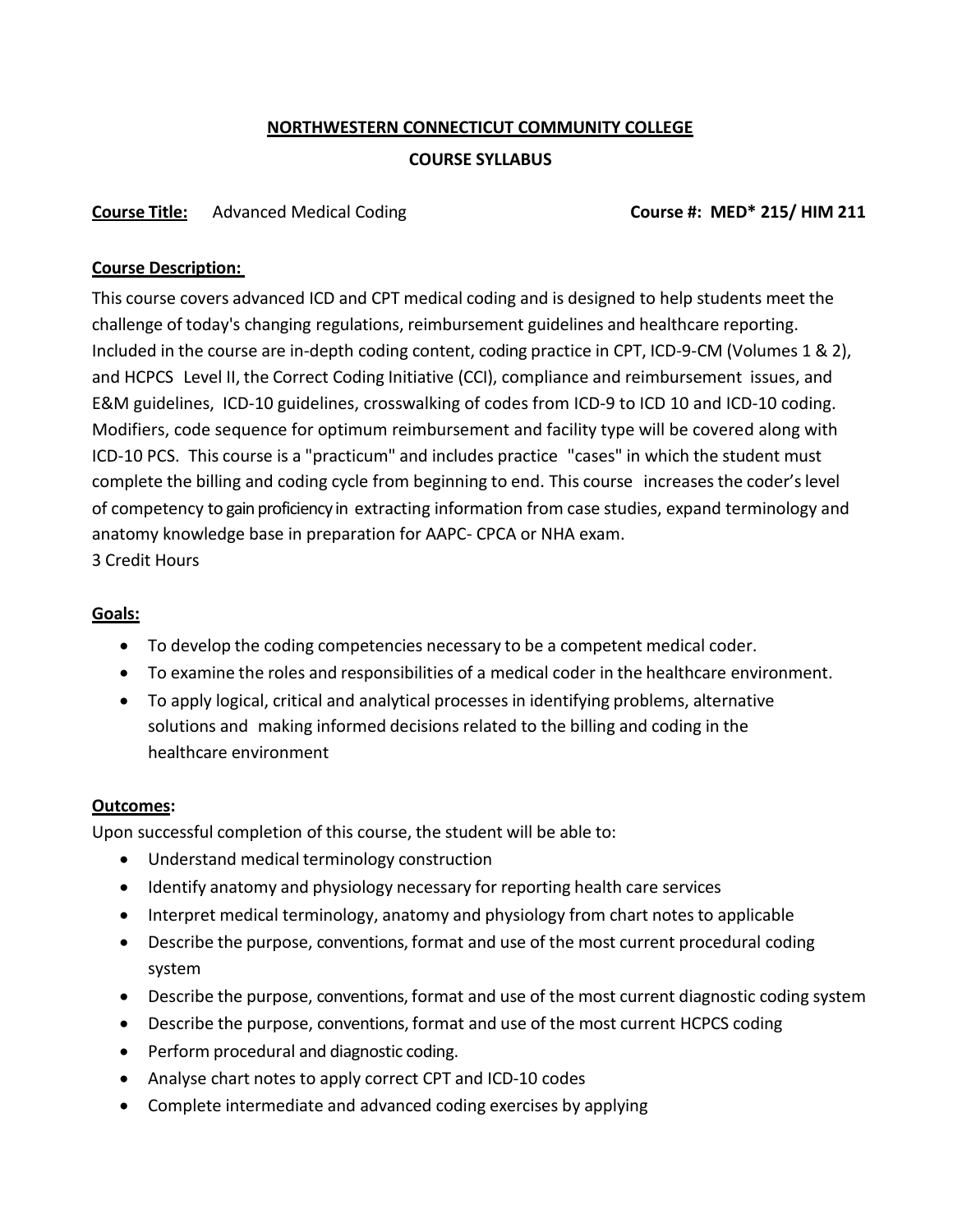the coding guidelines of ICD-9-CM, ICD-10, CPT, and HCPCS level II

Differentiate between disease specific and organ specific coding guidelines.

#### **College Policies**

**Plagiarism:** Plagiarism and Academic Dishonesty are not tolerated at Northwestern Connecticut Community College. Violators of this policy will be subject to sanctions ranging from failure of the assignment (receiving a zero), failing the course, being removed/expelled from the program and/or the College. Please refer to your "Student Handbook" under "Policy on Student Rights," the Section entitled "Student Discipline," or the College catalog for additional information.

**Americans with Disabilities Act (ADA):** The College will make reasonable accommodations for persons with documented learning, physical, or psychiatric disabilities. Students should notify Dr. Christine Woodcock, the Counselor for Students with Disabilities. She is located at Green Woods Hall, in the Center for Student Development. Her phone number is 860-738-6318 and her email is [cwoodcock@nwcc.edu.](mailto:cwoodcock@nwcc.edu)

**School Cancellations:** If snowy or icy driving conditions cause the postponement or cancellation of classes, announcements will be made on local radio and television stations and posted on the College's website at [www.nwcc.edu.](http://www.nwcc.edu/) Students may also call the College directly at **(860) 738-6464** to hear a recorded message concerning any inclement weather closings. Students are urged to exercise their own judgment if road conditions in their localities are hazardous.

**Use of Electronic Devices:** Some course content as presented in Blackboard Learn is not fully supported on mobile devices at this time. While mobile devices provide convenient access to check in and read information about your courses, they should not be used to perform work such as taking tests, quizzes, completing assignments, or submitting substantive discussion posts.

**Sexual Assault and Intimate Partner Violence Resource Team:** NCCC is committed to creating a community that is safe and supportive of people of all gender and sexual identities. This pertains to the entire campus community, whether on ground or virtual, students, faculty, or staff.

Sexual assault and intimate partner violence is an affront to our national conscience, and one we cannot ignore. It is our hope that no one within our campus community will become a victim of these crimes. However, if it occurs, NCCC has created the SART Team - Sexual Assault and Intimate Partner Violence Resource Team - to meet the victim's needs.

SART is a campus and community based team that is fully trained to provide trauma-informed compassionate service and referrals for comprehensive care. The team works in partnership with The Susan B. Anthony Project to extend services 24 hours a day, 7 days a week throughout the year.

# The NCCC team members are:<br>Buth Conzelez, Bb D. (860, 738, 6315)

| RUIN GONZAIEZ, PN.D.                       | 800-738-0315 |
|--------------------------------------------|--------------|
| Susan Berg                                 | 860-738-6342 |
| Kathleen Chapman                           | 860-738-6344 |
| <b>Michael Emanuel</b>                     | 860-738-6389 |
| Seth Kershner                              | 860-738-6481 |
| Jane O'Grady                               | 860-738-6393 |
| Robin Orlomoski                            | 860-738-6416 |
| Patricia Bouffard, Ex-Officio 860-738-6319 |              |
| Savannah Schmitt                           |              |
|                                            |              |

Green Woods Hall Room 207 Green Woods Hall Room 223 Green Woods Hall Room 110 Founders Hall Annex Room 308 Library Founders Hall Annex Room 212 **Business Office Room 201 Founders Hall Room 103** Student Representative